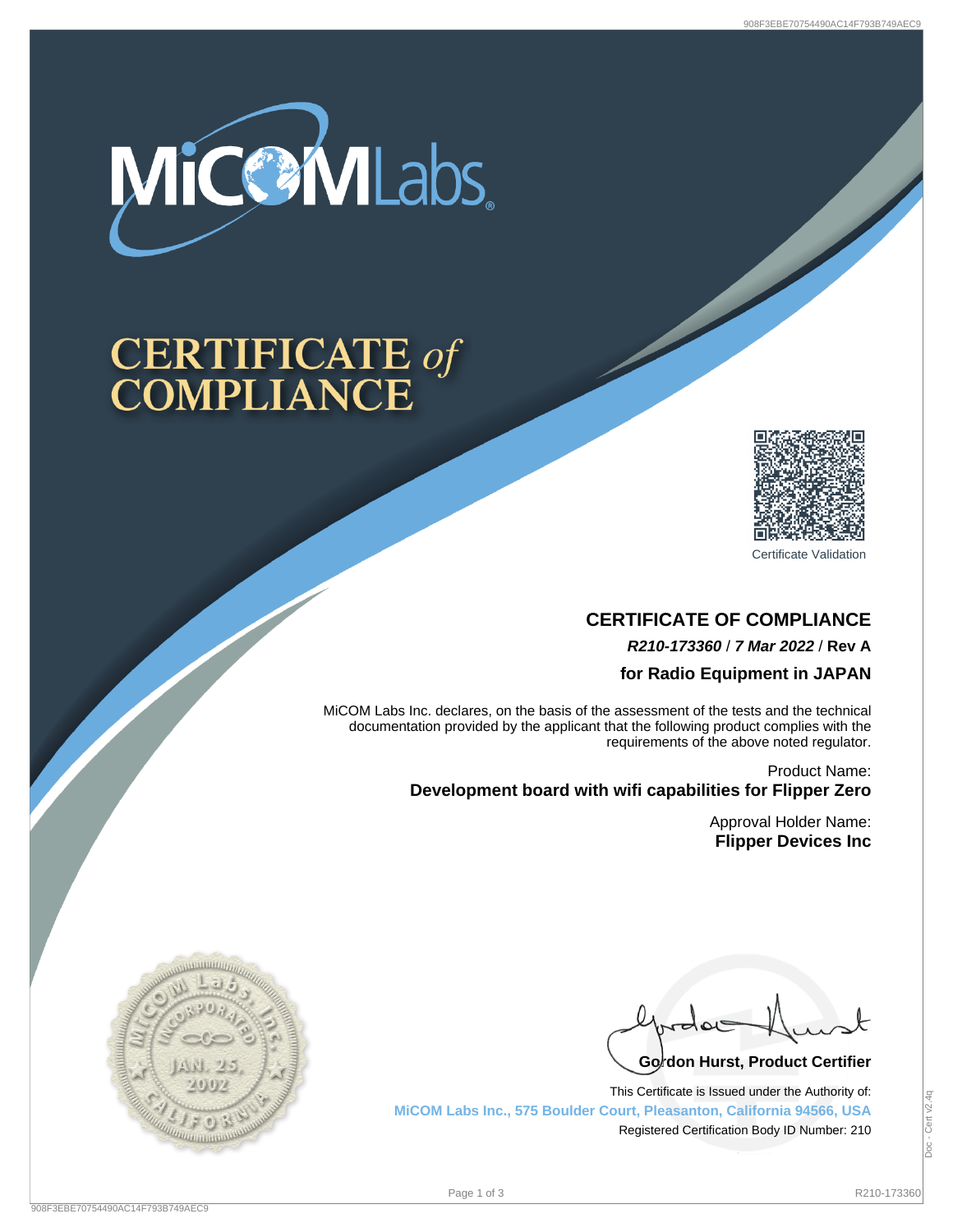

## **C E R T I F I C A T E O F C O M P L I A N C E**

**R210-173360** / **7 Mar 2022** / **Rev A**

**for Radio Equipment in JAPAN**

|                                            | Product Name:                                                                                                             |  |  |  |  |
|--------------------------------------------|---------------------------------------------------------------------------------------------------------------------------|--|--|--|--|
|                                            | Development board with wifi capabilities for Flipper Zero                                                                 |  |  |  |  |
|                                            | Product Model Numbers: WD.1                                                                                               |  |  |  |  |
| Brand Name: Wifi Devboard for Flipper Zero |                                                                                                                           |  |  |  |  |
| <b>Approval Holder:</b>                    | Flipper Devices Inc, 2803 Philadelphia Pike, Suite B #551 Claymont, DE 19703, USA                                         |  |  |  |  |
| <b>Test Lab:</b>                           | Shenzhen Toby Technology Co., Ltd., 1A/F., Bldg.6, Yusheng Industrial Zone, Xixiang, Baoan, Shenzhen,<br>Guangdong, China |  |  |  |  |
|                                            | <b>Standards</b>                                                                                                          |  |  |  |  |
| Group                                      |                                                                                                                           |  |  |  |  |
| Article 2 paragraph 1 item (19)            |                                                                                                                           |  |  |  |  |
|                                            | <b>Description of Apparatus</b>                                                                                           |  |  |  |  |
| <b>Company Name</b>                        | <b>Flipper Devices Inc</b>                                                                                                |  |  |  |  |
| Certification No.                          | R210-173360                                                                                                               |  |  |  |  |
| <b>Issue Date / Rev</b>                    | 7 Mar 2022 / Rev A                                                                                                        |  |  |  |  |
| <b>Equipment Description</b>               | Development board with wifi capabilities for Flipper Zero                                                                 |  |  |  |  |
| <b>Brand Name</b>                          | Wifi Devboard for Flipper Zero                                                                                            |  |  |  |  |
| <b>Hardware Version</b>                    | v1                                                                                                                        |  |  |  |  |
| <b>Firmware Version</b>                    | 0.0.1                                                                                                                     |  |  |  |  |
|                                            |                                                                                                                           |  |  |  |  |

#### **Emission Information**

| <b>Technology</b> |         | <b>Frequency Range</b> |                   | <b>RF Power</b>          |                          | <b>Field Strength</b> |                          | <b>Antenna Power</b> |
|-------------------|---------|------------------------|-------------------|--------------------------|--------------------------|-----------------------|--------------------------|----------------------|
|                   | From    | То                     | <b>Designator</b> | Max.                     | Type                     | dBuV/m                | @Dist.                   |                      |
| 802.11b           | 2412MHz | 2472MHz                | 26M0G1D           | $- -$                    | $\overline{\phantom{a}}$ | $- -$                 | $- -$                    | 5mW/MHz              |
| 802.11g           | 2412MHz | 2472MHz                | 26M0D1D           | $- -$                    | $\sim$ $\sim$            | $- -$                 | $- -$                    | 4mW/MHz              |
| 802.11n20         | 2412MHz | 2472MHz                | 26M0D1D           | $- -$                    | $-$                      | $- -$                 | $- -$                    | 4mW/MHz              |
| 802.11n40         | 2422MHz | 2462MHz                | 40M0D1D           | $\overline{\phantom{a}}$ | $-$                      | $- -$                 | $\overline{\phantom{a}}$ | 2mW/MHz              |

MiCOM Labs, 575 Boulder Court, Pleasanton, California 94566, USA Tel: +1 (925) 462-0304, Fax: +1 (925) 462-0306, Web: www.micomlabs.com Page 2 of 3 R210-173360